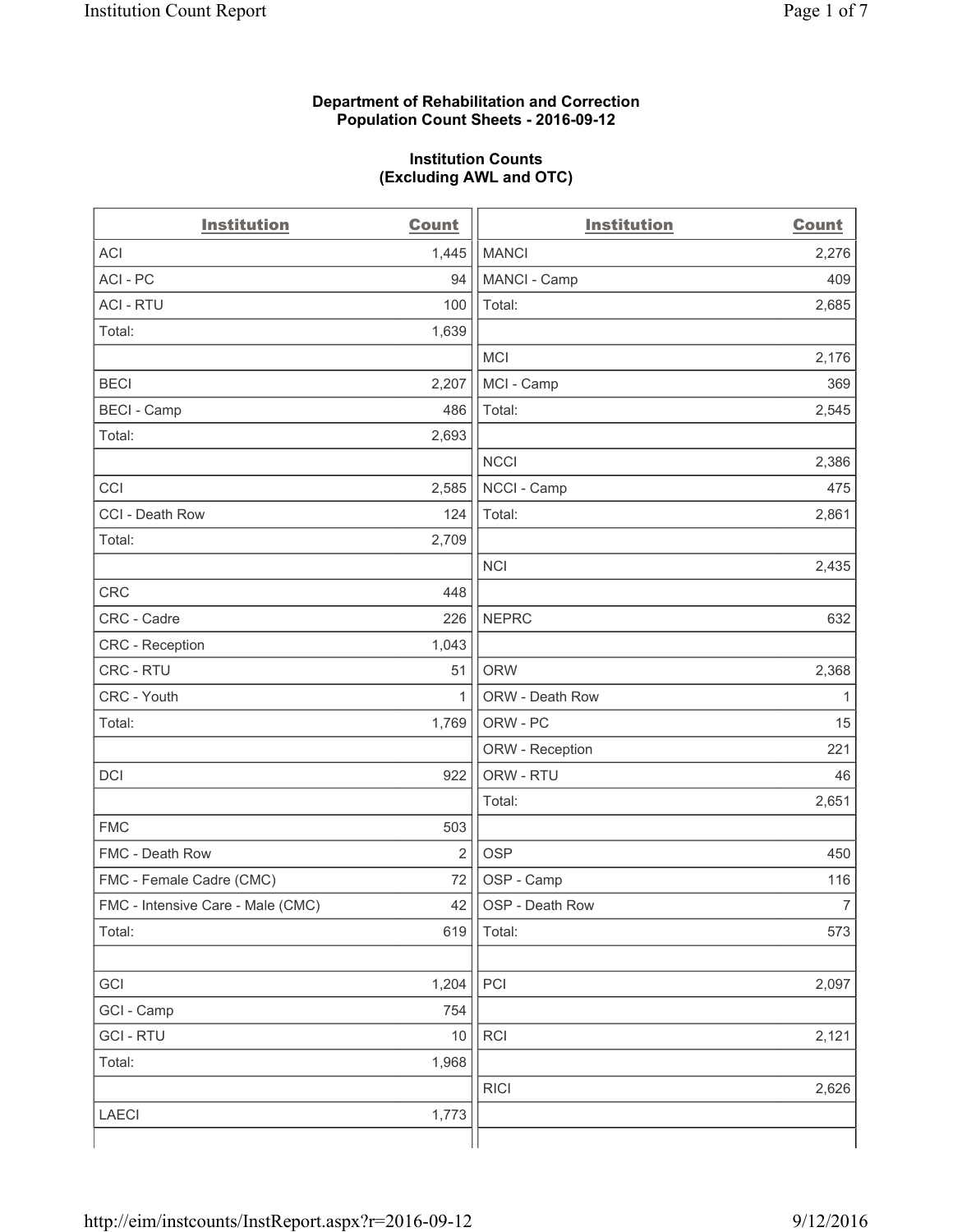|                          |       | SCI            |                          | 1,895  |
|--------------------------|-------|----------------|--------------------------|--------|
| LECI                     | 2,204 |                |                          |        |
| LECI - Camp              | 184   | SOCF           |                          | 1,192  |
| Total:                   | 2,388 | SOCF - RTU     |                          | 56     |
|                          |       | Total:         |                          | 1,248  |
| LOCI                     | 2,274 |                |                          |        |
|                          |       | <b>TCI</b>     |                          | 1,089  |
| LORCI                    | 285   | TCI - Camp     |                          | 419    |
| LORCI - Cadre            | 165   | Total:         |                          | 1,508  |
| <b>LORCI - Reception</b> | 1,198 |                |                          |        |
| Total:                   | 1,648 | <b>TOCI</b>    |                          | 1,109  |
|                          |       | TOCI - PC      |                          | 107    |
| <b>MACI</b>              | 811   | Total:         |                          | 1,216  |
| MACI - Minimum           | 1,298 |                |                          |        |
| Total:                   | 2,109 | <b>WCI</b>     |                          | 1,151  |
|                          |       | <b>WCI-RTU</b> |                          | 87     |
|                          |       | Total:         |                          | 1,238  |
|                          |       |                |                          |        |
|                          |       |                | <b>Total Population:</b> | 50,842 |

\* The Total Population includes 30 Offenders with Reason Codes 30 & 31. \*\* The Total Population includes 35 Offenders with Reason Code 0A.

# **Male Population by Security Level (Include AWL and Exclude OTC)**

| <b>Security Level</b>  |                   | <b>Body</b> | <b>AWL</b> | $(-OTC)$ | <b>Total</b> |
|------------------------|-------------------|-------------|------------|----------|--------------|
| Total Level 5          |                   | 106         | 1          |          | 106          |
| Total Level 4          |                   | 1,950       | 17         | 15       | 1,952        |
| Total Level 3          |                   | 11,942      | 158        | 124      | 11,976       |
| Total Level 2          |                   | 16,709      | 223        | 151      | 16,781       |
| Total Level 1          |                   | 15,630      | 168        | 92       | 15,706       |
| <b>Total Death Row</b> |                   | 134         | 3          | 0        | 137          |
|                        | <b>Total Male</b> | 46,471      | 570        | 383      | 46,658       |

### **Female Population by Institution (Include AWL and Exclude OTC)**

| <b>Institution</b>       | <b>Body</b> | <b>AWL</b> | $(-OTC)$ | <b>Total</b> |
|--------------------------|-------------|------------|----------|--------------|
| <b>DCI</b>               | 922         | 9          | 8        | 923          |
| <b>FMC</b>               | 25          |            | ◠<br>O   | 26           |
| FMC - Female Cadre (CMC) | 72          | ີ          |          | 74           |
| <b>NEPRC</b>             | 632         | 13         | 4        | 641          |
| <b>ORW</b>               | 2,368       | 51         | 21       | 2,398        |
|                          |             |            |          |              |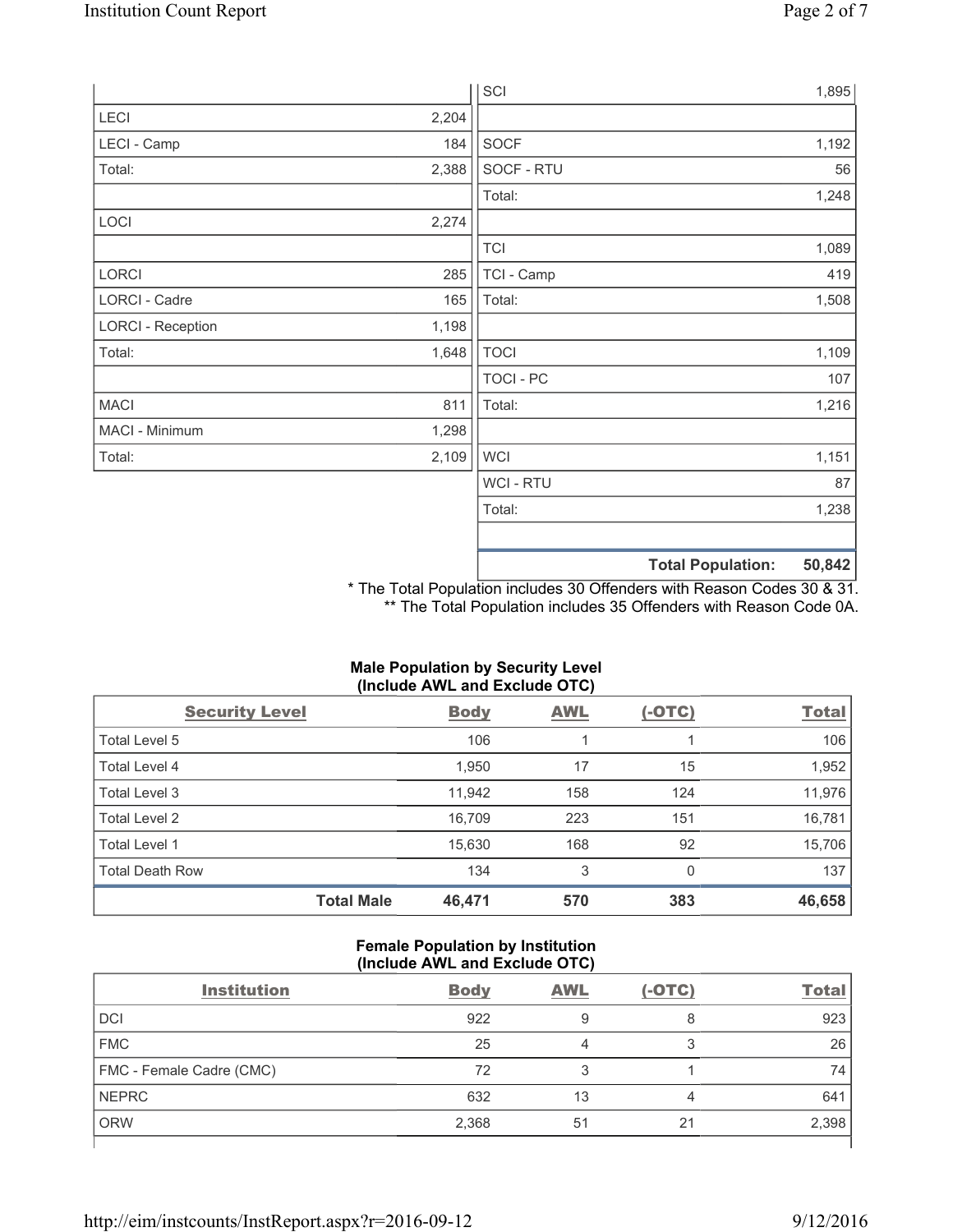| <b>ORW - Death Row</b> |                          |        | 0   |     |        |
|------------------------|--------------------------|--------|-----|-----|--------|
| ORW - PC               |                          | 15     | 0   |     | 15     |
| ORW - Reception        |                          | 221    |     |     | 221    |
| ORW - RTU              |                          | 46     | 0   |     | 46     |
|                        | <b>Total Female</b>      | 4,302  | 80  | 37  | 4,345  |
|                        | <b>Total Population:</b> | 50,773 | 650 | 420 | 51,003 |

### **Male Population by Institution: Security Level 5 (Include AWL and Exclude OTC)**

|                   | <b>Institution</b>   | <b>Body</b> | <b>AWL</b> | $(-OTC)$ | <b>Total</b> |
|-------------------|----------------------|-------------|------------|----------|--------------|
| <b>OSP</b>        |                      | 104         |            |          | 104          |
| <b>SOCF</b>       |                      |             |            |          |              |
| <b>SOCF - RTU</b> |                      |             |            |          |              |
|                   | <b>Total Level 5</b> | 106         |            |          | 106          |

## **Male Population by Institution: Security Level 4 (Include AWL and Exclude OTC)**

| <b>Institution</b>       | <b>Body</b>    | <b>AWL</b>          | $(-OTC)$            | <b>Total</b>              |
|--------------------------|----------------|---------------------|---------------------|---------------------------|
| <b>ACI</b>               | $\overline{2}$ | $\mathsf 0$         | $\mathsf{O}\xspace$ | $\sqrt{2}$                |
| CCI                      | $\overline{4}$ | $\mathbf 0$         | $\mathsf{O}\xspace$ | $\overline{4}$            |
| <b>CRC</b>               | 21             | $\mathsf{O}\xspace$ | $\mathsf 0$         | 21                        |
| CRC - Reception          | $\overline{2}$ | $\mathsf 0$         | $\mathsf{O}\xspace$ | $\sqrt{2}$                |
| LECI                     | 19             | $\mathbf 0$         | $\mathsf{O}\xspace$ | 19                        |
| LOCI                     | 3              | $\mathsf{O}\xspace$ | $\mathsf{O}$        | $\ensuremath{\mathsf{3}}$ |
| LORCI                    | $\,6\,$        | $\overline{2}$      | $\overline{2}$      | $\,6\,$                   |
| <b>LORCI - Reception</b> | 1              | $\mathsf{O}\xspace$ | $\mathsf 0$         | $\mathbf{1}$              |
| <b>MANCI</b>             | 31             | $\mathbf 0$         | $\mathsf{O}\xspace$ | 31                        |
| NCCI                     | $\,8\,$        | $\mathsf 0$         | $\mathsf{O}\xspace$ | $\,8\,$                   |
| NCI                      | 3              | $\mathsf{O}\xspace$ | $\mathsf 0$         | $\mathsf 3$               |
| <b>OSP</b>               | 339            | $\overline{4}$      | 4                   | 339                       |
| RCI                      | 25             | $\mathsf{O}\xspace$ | $\mathsf 0$         | 25                        |
| SCI                      | $\overline{5}$ | $\mathbf 0$         | $\mathsf 0$         | $\overline{5}$            |
| SOCF                     | 1,178          | $\boldsymbol{9}$    | 8                   | 1,179                     |
| SOCF - RTU               | 51             | $\mathsf{O}\xspace$ | $\mathsf 0$         | 51                        |
| <b>TCI</b>               | 1              | $\mathsf 0$         | $\mathsf{O}\xspace$ | $\mathbf{1}$              |
| <b>TOCI</b>              | 203            | $\mathbf 2$         | $\mathbf{1}$        | 204                       |
| <b>TOCI - PC</b>         | 17             | $\mathsf{O}\xspace$ | $\mathsf 0$         | 17                        |
| <b>WCI</b>               | 26             | $\mathsf 0$         | $\mathsf{O}\xspace$ | 26                        |
| WCI - RTU                | $\,$ 5 $\,$    | $\mathsf 0$         | 0                   | $\,$ 5 $\,$               |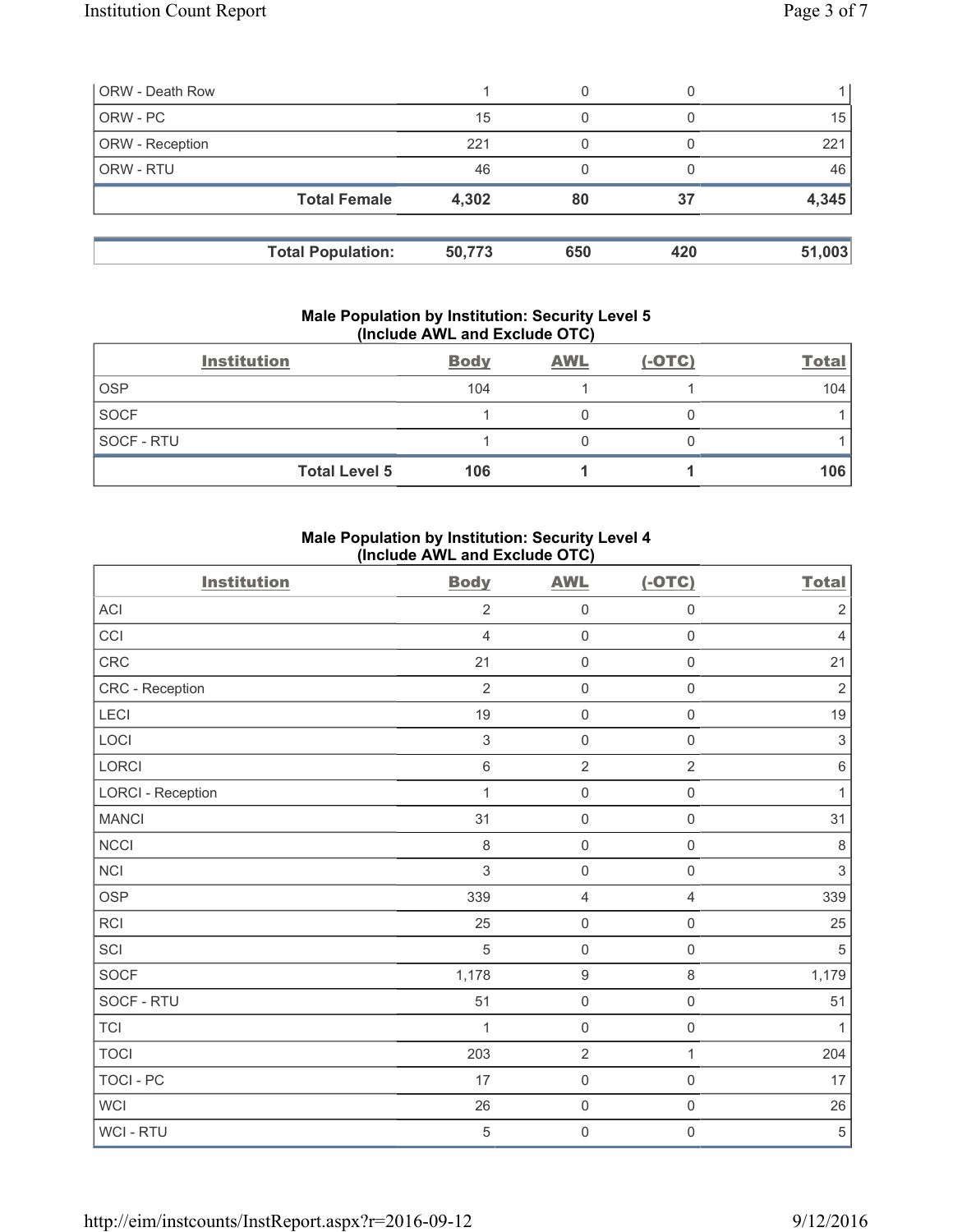| <b>Total Level 4</b> | 1,950 |  |  | 1,952 |
|----------------------|-------|--|--|-------|
|----------------------|-------|--|--|-------|

| <b>Institution</b>                | <b>Body</b>    | <b>AWL</b>                | $(-OTC)$                  | <b>Total</b>              |
|-----------------------------------|----------------|---------------------------|---------------------------|---------------------------|
| ACI                               | 25             | $\mathsf{O}\xspace$       | $\mathbf 0$               | 25                        |
| <b>ACI - RTU</b>                  | 1              | $\mathsf{O}\xspace$       | $\mathsf{O}\xspace$       | $\mathbf{1}$              |
| <b>BECI</b>                       | 10             | $\mathsf{O}\xspace$       | $\mathsf{O}\xspace$       | $10$                      |
| CCI                               | $\mathsf 3$    | $\mathsf{O}\xspace$       | $\mathsf{O}\xspace$       | $\ensuremath{\mathsf{3}}$ |
| CRC                               | 92             | $\,8\,$                   | $\,6$                     | 94                        |
| CRC - Cadre                       | 181            | $\mathsf{O}\xspace$       | $\mathsf{O}\xspace$       | 181                       |
| CRC - Reception                   | 712            | 18                        | 11                        | 719                       |
| CRC - RTU                         | 44             | $\mathsf{O}\xspace$       | $\mathsf{O}\xspace$       | 44                        |
| CRC - Youth                       | $\mathbf{1}$   | $\mathsf{O}\xspace$       | $\mathsf 0$               | $\mathbf{1}$              |
| <b>FMC</b>                        | 5              | $\mathsf{O}\xspace$       | $\mathsf{O}\xspace$       | $\,$ 5 $\,$               |
| FMC - Intensive Care - Male (CMC) | $\mathsf 3$    | $\mathsf{O}\xspace$       | $\mathsf{O}\xspace$       | $\ensuremath{\mathsf{3}}$ |
| GCI                               | 3              | $\mathsf{O}\xspace$       | $\mathsf{O}\xspace$       | $\mathfrak{S}$            |
| <b>LAECI</b>                      | $\mathbf 1$    | $\mathsf{O}\xspace$       | $\mathsf{O}\xspace$       | $\mathbf{1}$              |
| LECI                              | 2,076          | $\boldsymbol{9}$          | $\mathbf 5$               | 2,080                     |
| LOCI                              | $\mathbf{1}$   | $\mathsf{O}\xspace$       | $\mathsf{O}\xspace$       | $\mathbf{1}$              |
| LORCI                             | 84             | 39                        | 33                        | 90                        |
| LORCI - Cadre                     | 117            | $\mathsf{O}\xspace$       | $\mathsf{O}\xspace$       | 117                       |
| <b>LORCI - Reception</b>          | 773            | $\mathsf{O}\xspace$       | $\mathsf 0$               | 773                       |
| <b>MACI</b>                       | 744            | 3                         | $\ensuremath{\mathsf{3}}$ | 744                       |
| <b>MANCI</b>                      | 2,175          | 23                        | 22                        | 2,176                     |
| <b>NCCI</b>                       | $\overline{4}$ | $\mathbf{1}$              | $\mathbf{1}$              | 4                         |
| <b>NCI</b>                        | 3              | $\mathsf{O}\xspace$       | $\mathsf{O}\xspace$       | $\mathfrak{S}$            |
| PCI                               | 33             | $\overline{2}$            | $\mathsf{O}\xspace$       | 35                        |
| <b>RCI</b>                        | 1,823          | 30                        | 23                        | 1,830                     |
| <b>RICI</b>                       | 6              | $\mathsf{O}\xspace$       | $\mathbf 0$               | $\,6\,$                   |
| SCI                               | 1              | 0                         | $\boldsymbol{0}$          | 1                         |
| SOCF                              | 5              | $\mathsf{O}\xspace$       | $\mathsf{O}\xspace$       | 5                         |
| SOCF - RTU                        | $\overline{4}$ | $\mathsf{O}\xspace$       | $\mathsf{O}\xspace$       | $\overline{4}$            |
| <b>TCI</b>                        | 1,016          | 16                        | 12                        | 1,020                     |
| TCI - Camp                        | $\mathbf{1}$   | $\mathsf{O}\xspace$       | $\mathsf{O}\xspace$       | $\mathbf{1}$              |
| <b>TOCI</b>                       | 771            | $\ensuremath{\mathsf{3}}$ | $\overline{2}$            | 772                       |
| <b>TOCI - PC</b>                  | 90             | $\mathsf{O}\xspace$       | $\mathsf{O}\xspace$       | 90                        |
| <b>WCI</b>                        | 1,054          | $\,6\,$                   | $\,6\,$                   | 1,054                     |
| WCI - RTU                         | $80\,$         | $\mathsf{O}\xspace$       | $\mathsf{O}\xspace$       | 80                        |
| <b>Total Level 3</b>              | 11,942         | 158                       | 124                       | 11,976                    |

## **Male Population by Institution: Security Level 3 (Include AWL and Exclude OTC)**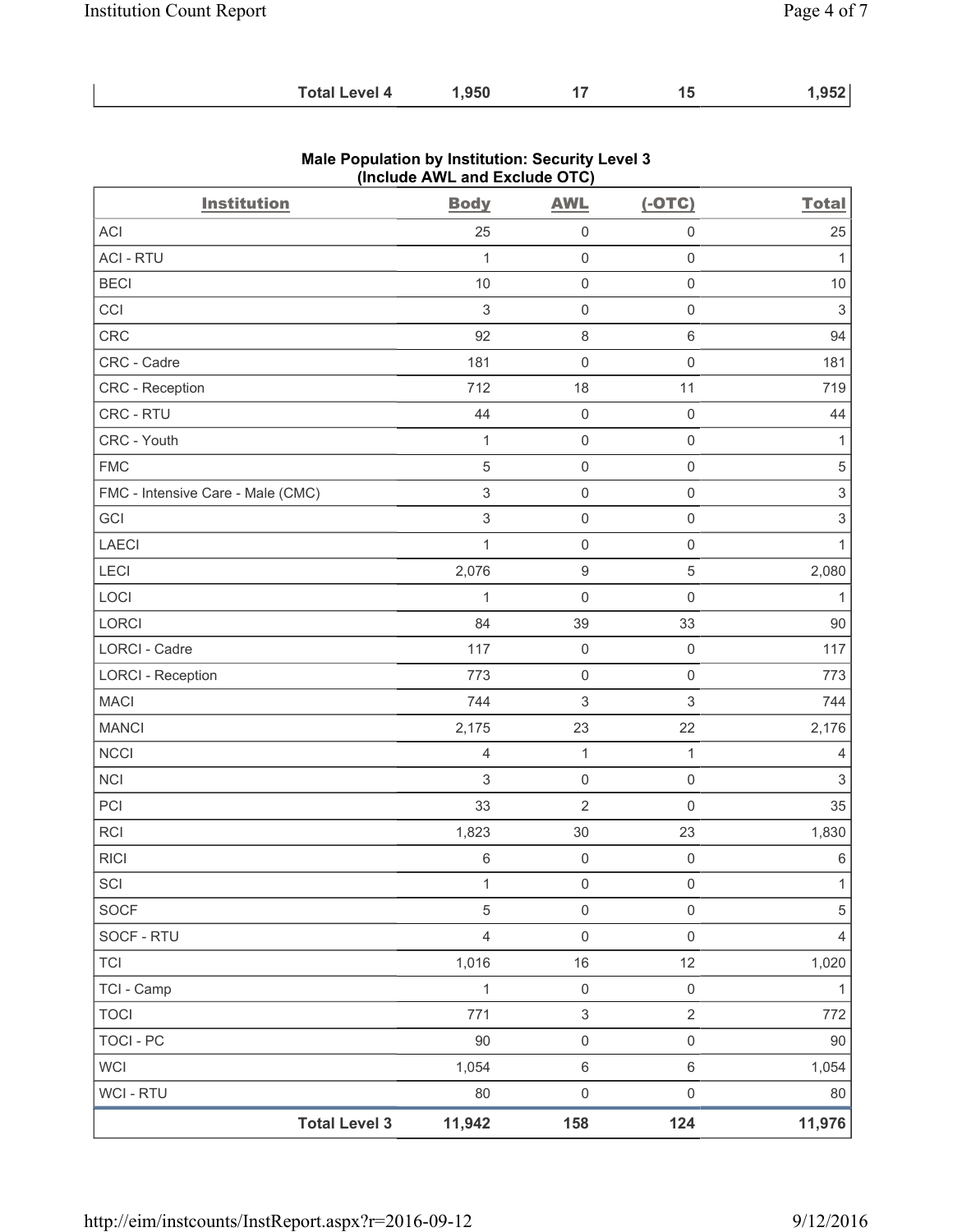| <b>Institution</b>                | $(1.018407)(1.1241)$ and Exolute $(0.10)$<br><b>Body</b> | <b>AWL</b>                | $(-OTC)$            | <b>Total</b>        |
|-----------------------------------|----------------------------------------------------------|---------------------------|---------------------|---------------------|
| ACI                               | 737                                                      | $\ensuremath{\mathsf{3}}$ | $\sqrt{2}$          | 738                 |
| ACI-PC                            | 93                                                       | $\mathsf{O}\xspace$       | $\mathsf{O}\xspace$ | 93                  |
| <b>ACI - RTU</b>                  | 72                                                       | $\mathsf 0$               | $\mathsf{O}\xspace$ | 72                  |
| <b>BECI</b>                       | 1,433                                                    | 26                        | 17                  | 1,442               |
| CCI                               | 1,802                                                    | 14                        | $\hbox{9}$          | 1,807               |
| CRC                               | 175                                                      | $\overline{4}$            | $\sqrt{2}$          | 177                 |
| CRC - Cadre                       | 45                                                       | $\mathsf{O}\xspace$       | $\mathsf 0$         | 45                  |
| CRC - Reception                   | 213                                                      | $\,$ 5 $\,$               | $\overline{4}$      | 214                 |
| CRC - RTU                         | 5                                                        | $\mathsf{O}\xspace$       | $\mathsf{O}\xspace$ | $\sqrt{5}$          |
| CRC - Youth                       | $\mathsf{O}\xspace$                                      | $\mathbf 1$               | $\mathbf{1}$        | $\mathsf{O}\xspace$ |
| <b>FMC</b>                        | $\sqrt{5}$                                               | $\mathsf{O}\xspace$       | $\mathsf{O}\xspace$ | $\sqrt{5}$          |
| FMC - Intensive Care - Male (CMC) | 17                                                       | $\mathbf 1$               | $\mathsf{O}\xspace$ | 18                  |
| GCI                               | 698                                                      | $\boldsymbol{7}$          | $\sqrt{2}$          | 703                 |
| <b>GCI-RTU</b>                    | 6                                                        | $\mathsf 0$               | $\mathsf 0$         | $\,6\,$             |
| <b>LAECI</b>                      | 1,126                                                    | 15                        | 11                  | 1,130               |
| LECI                              | 101                                                      | $\mathbf 0$               | $\mathsf{O}\xspace$ | 101                 |
| LOCI                              | 1,265                                                    | 12                        | $\,8\,$             | 1,269               |
| LORCI                             | 144                                                      | 25                        | 24                  | 145                 |
| LORCI - Cadre                     | 43                                                       | $\mathsf{O}\xspace$       | $\mathsf{O}\xspace$ | 43                  |
| <b>LORCI - Reception</b>          | 305                                                      | $\mathbf{1}$              | $\mathbf{1}$        | 305                 |
| <b>MACI</b>                       | 67                                                       | $\sqrt{2}$                | $\mathbf 1$         | 68                  |
| <b>MANCI</b>                      | 50                                                       | $\mathbf 1$               | 1                   | 50                  |
| <b>MCI</b>                        | 1,609                                                    | 19                        | 12                  | 1,616               |
| MCI - Camp                        | $\mathbf{1}$                                             | $\mathsf{O}\xspace$       | $\mathsf{O}\xspace$ | $\mathbf{1}$        |
| <b>NCCI</b>                       | 1,506                                                    | 19                        | 11                  | 1,514               |
| NCCI - Camp                       | 23                                                       | 0                         | 0                   | 23                  |
| <b>NCI</b>                        | 1,649                                                    | 24                        | 19                  | 1,654               |
| PCI                               | 719                                                      | 15                        | $\boldsymbol{7}$    | 727                 |
| RCI                               | 273                                                      | $\mathsf 0$               | $\mathsf{O}\xspace$ | 273                 |
| <b>RICI</b>                       | 1,577                                                    | 23                        | 13                  | 1,587               |
| SCI                               | 817                                                      | $\,6\,$                   | $\,6\,$             | 817                 |
| <b>TCI</b>                        | 34                                                       | $\mathsf{O}\xspace$       | $\mathsf{O}\xspace$ | 34                  |
| <b>TOCI</b>                       | 28                                                       | $\mathsf 0$               | $\mathsf{O}\xspace$ | 28                  |
| <b>WCI</b>                        | 70                                                       | $\mathsf 0$               | $\mathsf{O}\xspace$ | 70                  |
| WCI - RTU                         | $\mathbf 1$                                              | $\mathsf{O}\xspace$       | $\mathsf{O}\xspace$ | $\mathbf{1}$        |
| <b>Total Level 2</b>              | 16,709                                                   | 223                       | 151                 | 16,781              |

#### **Male Population by Institution: Security Level 2 (Include AWL and Exclude OTC)**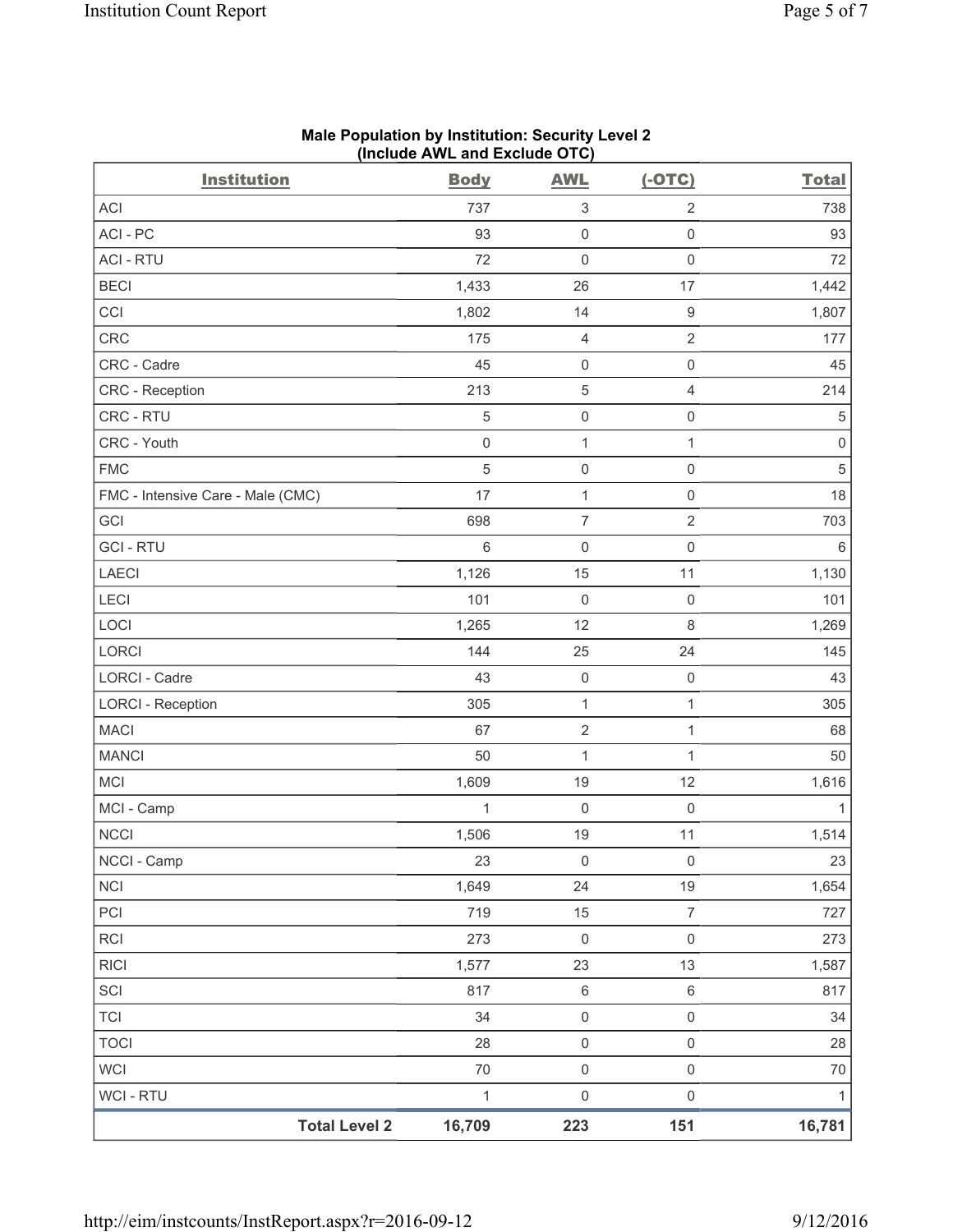| <b>Institution</b>                | <b>Body</b>    | <b>AWL</b>                | $(-OTC)$                  | <b>Total</b>     |
|-----------------------------------|----------------|---------------------------|---------------------------|------------------|
| <b>ACI</b>                        | 681            | $\ensuremath{\mathsf{3}}$ | $\mathbf{1}$              | 683              |
| ACI-PC                            | 1              | $\mathsf 0$               | $\mathbf 0$               | $\mathbf{1}$     |
| <b>ACI - RTU</b>                  | 27             | $\mathsf{O}\xspace$       | $\mathsf{O}\xspace$       | 27               |
| <b>BECI</b>                       | 764            | 19                        | $\overline{7}$            | 776              |
| <b>BECI - Camp</b>                | 486            | $\mathsf 0$               | $\mathsf 0$               | 486              |
| CCI                               | 776            | $\,6\,$                   | $\,$ 5 $\,$               | 777              |
| CRC                               | 100            | $\overline{2}$            | $\sqrt{2}$                | 100              |
| CRC - Reception                   | 111            | $\sqrt{2}$                | $\mathsf{O}\xspace$       | 113              |
| CRC - RTU                         | $\overline{2}$ | $\mathsf{O}\xspace$       | $\mathbf 0$               | $\overline{2}$   |
| <b>FMC</b>                        | 467            | $\overline{4}$            | $\sqrt{2}$                | 469              |
| FMC - Intensive Care - Male (CMC) | 22             | $\mathsf{O}\xspace$       | $\mathbf 0$               | 22               |
| GCI                               | 503            | 15                        | 8                         | 510              |
| GCI - Camp                        | 754            | $\mathbf{1}$              | $\mathbf 1$               | 754              |
| <b>GCI-RTU</b>                    | 4              | $\mathsf{O}\xspace$       | $\mathsf{O}\xspace$       | 4                |
| <b>LAECI</b>                      | 646            | $\mathbf 5$               | $\ensuremath{\mathsf{3}}$ | 648              |
| LECI                              | 8              | $\mathbf{1}$              | $\mathbf{1}$              | 8                |
| LECI - Camp                       | 184            | $\mathsf{O}\xspace$       | $\mathsf{O}\xspace$       | 184              |
| LOCI                              | 1,005          | $\overline{4}$            | $\ensuremath{\mathsf{3}}$ | 1,006            |
| LORCI                             | 51             | 10                        | 8                         | 53               |
| LORCI - Cadre                     | 5              | $\mathsf{O}\xspace$       | $\mathsf{O}\xspace$       | 5                |
| <b>LORCI - Reception</b>          | 119            | $\mathbf{1}$              | $\mathbf{1}$              | 119              |
| MACI - Minimum                    | 1,298          | 10                        | $\,6\,$                   | 1,302            |
| <b>MANCI</b>                      | 20             | $\ensuremath{\mathsf{3}}$ | $\ensuremath{\mathsf{3}}$ | 20               |
| MANCI - Camp                      | 409            | $\mathbf 1$               | 1                         | 409              |
| MCI                               | 567            | 8                         | $\overline{4}$            | 571              |
| MCI - Camp                        | 368            | $\mathsf{O}\xspace$       | $\mathsf{O}\xspace$       | 368              |
| <b>NCCI</b>                       | 868            | 14                        | $\overline{7}$            | 875              |
| NCCI - Camp                       | 452            | $\mathsf{O}\xspace$       | $\mathsf{O}\xspace$       | 452              |
| <b>NCI</b>                        | 780            | $\overline{7}$            | $\mathsf 3$               | 784              |
| <b>OSP</b>                        | $\overline{7}$ | $\overline{4}$            | $\overline{2}$            | $\boldsymbol{9}$ |
| OSP - Camp                        | 116            | $\mathsf{O}\xspace$       | $\mathsf{O}\xspace$       | 116              |
| PCI                               | 1,345          | 19                        | $\,6\,$                   | 1,358            |
| <b>RICI</b>                       | 1,042          | $10$                      | $\,6\,$                   | 1,046            |
| SCI                               | 1,072          | $\,$ 5 $\,$               | $\overline{2}$            | 1,075            |
| SOCF                              | $\overline{7}$ | $\mathsf{O}\xspace$       | $\mathsf{O}\xspace$       | $\overline{7}$   |
| <b>TCI</b>                        | 38             | $10$                      | $\,6\,$                   | 42               |

#### **Male Population by Institution: Security Level 1 (Include AWL and Exclude OTC)**